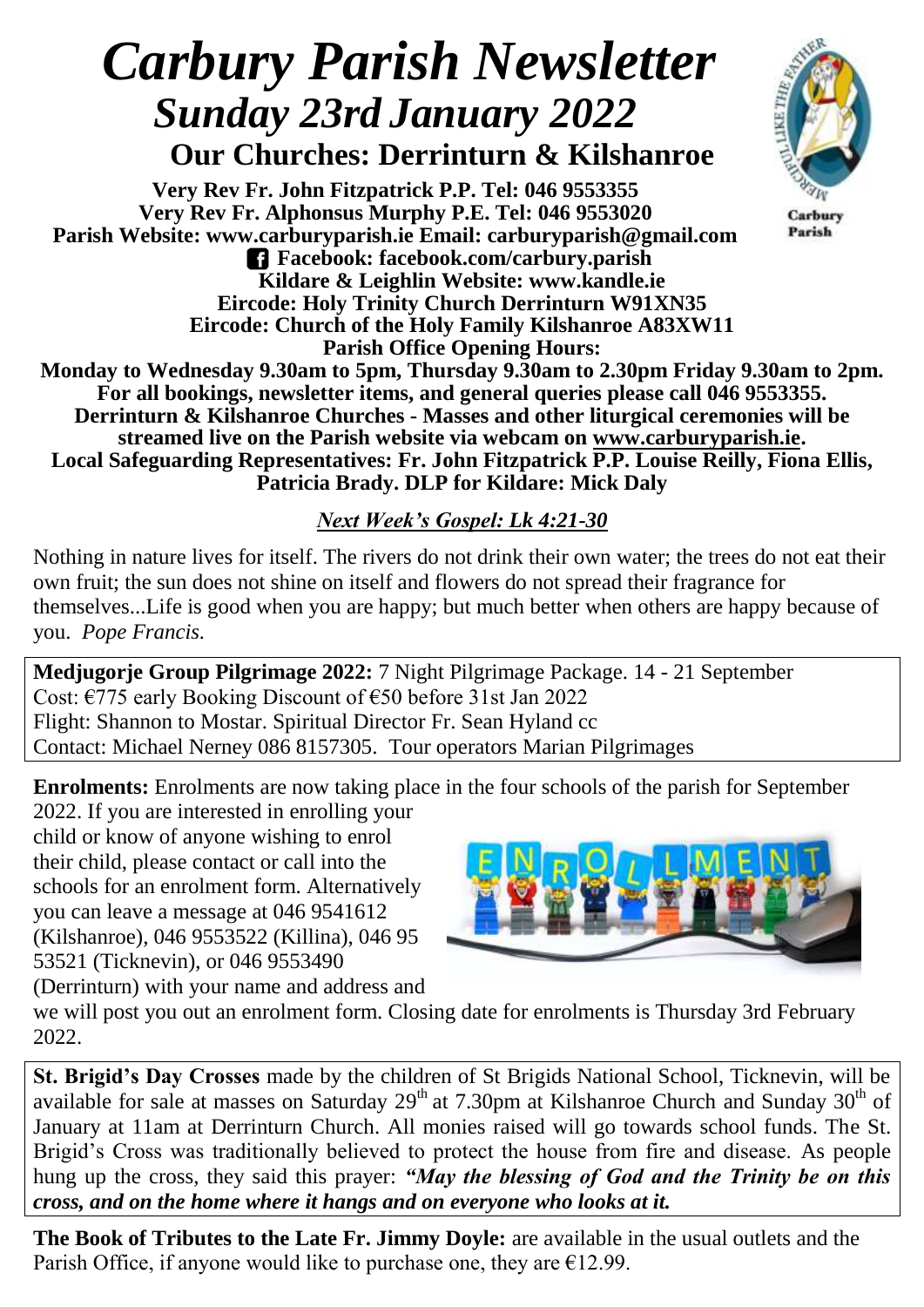| 2022                           | <b>Derrinturn</b>                                                   | <b>Kilshanroe</b>                     |
|--------------------------------|---------------------------------------------------------------------|---------------------------------------|
| Sat 22 <sup>nd</sup> January   |                                                                     | 7.30pm John Connolly,                 |
| <b>St Vincent</b>              |                                                                     | Ticknevin House,                      |
|                                |                                                                     | Anniversary. Michael                  |
|                                |                                                                     | Dowling, 3 <sup>rd</sup> Anniversary. |
| Sun 23 <sup>rd</sup> January   | 11am Remembering all the Deceased                                   |                                       |
| Third Sunday in                | Members of the Lenehan Family, Drehid.                              |                                       |
| <b>Ordinary Time</b>           | <b>Anniversary Masses: TT Duffy. Jim</b>                            |                                       |
|                                | Carey. Sadie Holt. Agnes Cummins,                                   |                                       |
|                                | Ticknevin. Michael & Patricia Flanagan,                             |                                       |
|                                | Collinstown, also remembering all the                               |                                       |
|                                | Deceased Members of the Family.                                     |                                       |
| Mon $24^{th}$ January          | Adoration until 12 Midnight<br>9.30am Robert Baldwin, also His Wife |                                       |
| St Francis de Sales            | Bridget, and Son John, Anniversary.                                 |                                       |
|                                | Ronnie Morris, Killina, 5 <sup>th</sup> Anniversary                 |                                       |
|                                | and Birthday Remembrance. Anthony                                   |                                       |
|                                | Tyrrell, Birthday Remembrance.                                      |                                       |
| Tues 25 <sup>th</sup> January  | 9.30am No Mass.                                                     |                                       |
| St Paul                        |                                                                     |                                       |
| Wed 26 <sup>th</sup> January   | 9.30am No Mass.                                                     | 9.00am Mass for the                   |
| Ss Timothy and Titus           |                                                                     | Grandparents of the                   |
|                                |                                                                     | Parish.                               |
| Thurs 27 <sup>th</sup> January | 9.30am                                                              |                                       |
| St Angela Merici               |                                                                     |                                       |
| Fri 28 <sup>st</sup> January   | 9.30am Patrick Kelly, Ticknevin,                                    |                                       |
| <b>St Thomas Aquinas</b>       | Anniversary.                                                        |                                       |
| Sat 29 <sup>th</sup> January   |                                                                     | 7.30pm                                |
| St Gildas                      |                                                                     |                                       |
| Sun 30 <sup>th</sup> January   | 11am Anniversary Masses: Paddy                                      |                                       |
| Fourth Sunday in               | O'Neill, Killina. Tommy Kearney. Willie                             |                                       |
| <b>Ordinary Time</b>           | Brennan, Trinity Crescent, Derrinturn.                              |                                       |

**Eucharistic Adoration for Vocations:** If we have no Priests, we have no Eucharistic. We need to pray for vacations. There will be a Holy Hour every Thursday evening from 7-8pm in Holy Trinity Church Derrinturn. You are greatly needed! "The Church and the world have a great need of Eucharistic Adoration"(Pope John Paul II)

**RADIO MARIA IRELAND** is an Irish-run Catholic Talk-Radio Station. Prayer, Catechesis, Uplifting music, Talks, Interviews and Testimonies – all commercial free – Listen via TV on Saorview - Channel 210; Download our FREE APP - "RADIO MARIA IRELAND", streaming on [www.radiomaria.ie](http://www.radiomaria.ie/) or via PHONE – get live radio feed by telephoning +353 (0) 1 437 3277 (no extra charges apply). Please join our growing faith family! Please feel free to email inf[o@radiomaria.ie](mailto:info@radiomaria.ie)

**Clubs and organisations are invited to send in short notices:** for our Parish Newsletter, by email: carburyparish@gmail.com, phone or in person to the Parish Office. All notices must be received by 12 noon on a Thursday. Notices received after this time will be included in the following weeks' newsletter. Articles may be edited.

**Association of Catholics in Ireland Synodality,** the Parish and Climate Change Seán McDonagh SSC Supported by the Association of Catholic Priests Zoom – Jan  $27<sup>th</sup> 2022$  at 8pm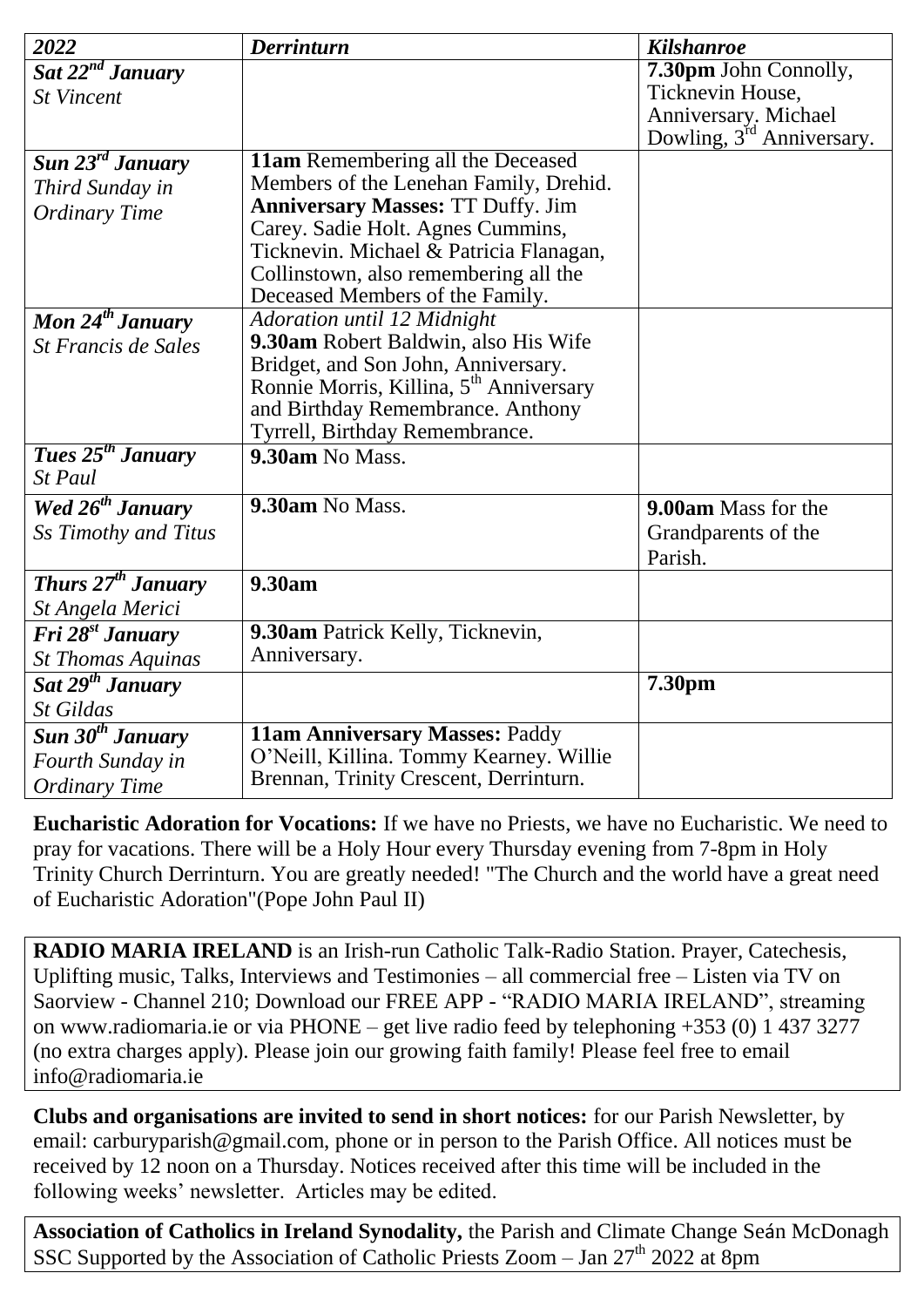| Kilshanroe Eucharistic Ministers & Readers for Saturday 29th of January |                |                                 |  |  |
|-------------------------------------------------------------------------|----------------|---------------------------------|--|--|
| <b>Mass Time</b>                                                        | <b>Readers</b> | <b>Eucharistic Ministers</b>    |  |  |
| Saturday 7.30pm                                                         | Deirdre Carley | Aedamar O'Reilly & Irene Hurley |  |  |

| Derrinturn Eucharistic Ministers & Readers for Sunday the 30th of January |                |                                |  |  |
|---------------------------------------------------------------------------|----------------|--------------------------------|--|--|
| <b>Mass Time</b>                                                          | <b>Readers</b> | <b>Eucharistic Ministers</b>   |  |  |
| Sunday 11 am                                                              | Fiona Feely    | Rose Connolly & Samantha Feely |  |  |
|                                                                           |                | Lenehan                        |  |  |

*Mass Bouquets:* are available in the usual outlets and from the Parish Office. The Parish opening hours are 9.30am to 5pm Monday to Wednesday, 9.30am to 2.30pm Thursday, 9.30am to 2pm Friday.

| <b>Collections for Saturday 15th and Sunday the 16th of January</b> |         |                          |               |  |  |
|---------------------------------------------------------------------|---------|--------------------------|---------------|--|--|
| <i>Collections</i>                                                  | Amount  | <b>Collections</b>       | <b>Amount</b> |  |  |
| Derrinturn Basket                                                   | €270.00 | Development              | €1,220.00     |  |  |
| Kilshanroe Basket                                                   | €215.00 | <b>Mission Sunday</b>    | €5.00         |  |  |
| Lenten Station                                                      | €10.00  | Christmas Day            | €100.00       |  |  |
| Clergy                                                              | €90.00  | <b>Christmas Station</b> | €25.00        |  |  |
| Mass Cards                                                          | €110.00 |                          |               |  |  |

*Carbury GAA Lotto* took place on Monday the 17th of January, the Lotto numbers drawn were, 12, 18, 22, 26, and the bonus ball was 15. There was 1 winner of the match 3, who won  $\epsilon$ 200. Next week's draw takes place Monday the 24th of January. Next week's Jackpot is  $\epsilon$ 12,600.

**Who Cares?** Is a new information booklet that aims to support and empower carers of people with cognitive impairment/dementia in Laois/Offaly on their caring journey and help them access relevant supports and services that they may require locally and nationally at various times along the route. It also has information that would be of relevance to all carers. This information booklet will be available through both the Alzheimer's Society, (087) 3210642, Family Carers Ireland (057) 932 2920 as well as in local libraries and on the HSE both Laois and Offaly County Council websites for those who were unable to secure copies.

**"NEED TO TALK..."** No cost face-to-face counselling service available at ACDAL Allenwood Funding is limited. Our service will therefore be provided on a first - come first - served basis For further information, please contact Alison on 045-870 804

All calls and enquiries will be treated with the upmost respect and confidentiality Our therapists are fully qualified and experienced psychotherapists and are accredited by the Irish Association for Counselling and Psychotherapy (IACP). There are still spaces available for this free counselling service.

## **Parish Donation Envelopes:**

We are looking for volunteers to help distribute the remaining envelopes to the following areas. Drehid, Collinstown, Derrinturn, Dreenane, Ballyhegan, Clonkeen, Ticknevin, Rathmore, & Parsonstown. If you would like to volunteer, please call the Parish Office on 04695- 53355 or email carburyparish@gmail.com, your help would be greatly appreciated.



**Carbury GAA Club:** Membership is now open for 2022 season; this includes the Social and the Walking Membership. You can now Register on – line by going to Carbury-GAA@clubforce.com and following the instructions there. The Committee ask that you register as soon as possible to help reduce the delay in processing memberships. Looking forward to a successful 2022 for us all.